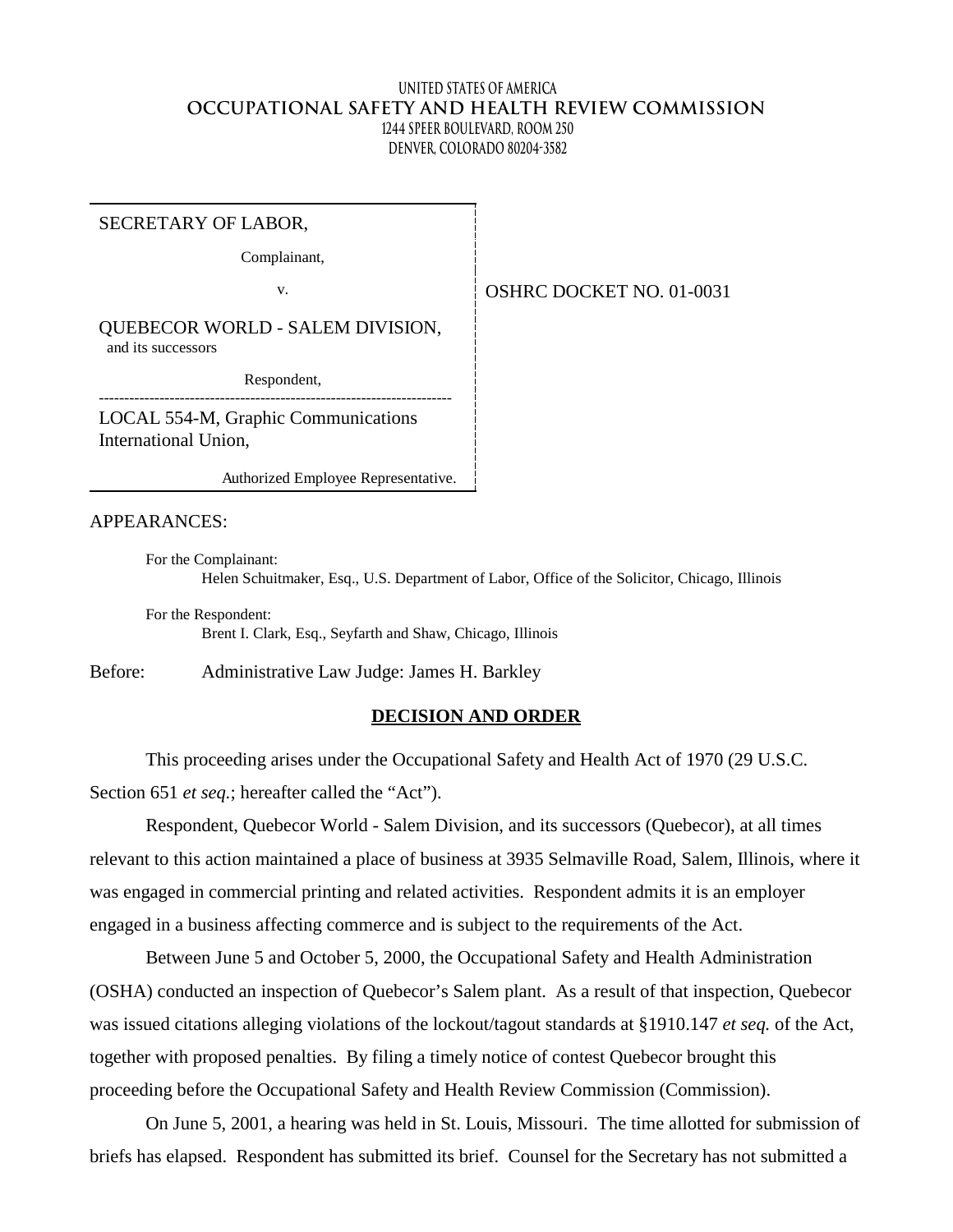brief; however, as this judge does not believe briefs are necessary in this case, this matter is ready for disposition.

# **Alleged Violations**

## **Serious citation 1, item 1** alleges:

29 CFR 1910.147(c)(5)(i): Locks, tags, chains, wedges, key blocks, adapter pins, self-locking fasteners, or other hardware were not provided by the employer for isolating, securing, or blocking of machines or equipment from energy sources:

At the Bindery Department, the employer failed to provide suitable lockout/tagout hardware for operators of the Spiral Grip 8150 Strapper/Wrapper Machine.

## **Serious citation 1, item 2** alleges:

29 CFR 1910.147 $(c)(7)(i)$ : The employer did not provide adequate training to ensure that employees required (sic) the knowledge and skills required for the safe application, usage and removal of energy control devices:

At the Bindery Department, the employer failed to provide operators of the Spiral Grip 8150 Strapper/Wrapper Machine with adequate training in lockout/tagout. These operators are not knowledgeable of the methods and means necessary for the energy isolation and control for this machine.

# **Serious citation 1, item 3** alleges:

29 CFR 1910.147(d)(3): All energy isolating devices that were needed to control the energy to the machine or equipment was not physically located and operated in such a manner as to isolate the machine or equipment from the energy source:

At the Bindery Department, operators required to clear unexpected jams or to replace plastic-wrap belonging to the Spiral Grip 8150 Strapper/Wrapper were not locating and disconnecting electrical and pneumatic energy sources prior to by-passing barrier guards and entering the danger zone of the machine.

### *Facts*

The 8150 Strapper/Wrapper machine which is the subject of this citation is designed to place plastic strips around a pallet of magazine paper. The pallet is subsequently moved, via a conveyor belt, into the wrapper cage (Tr. 12, 18, 22; Exh. C-1). The wrapper portion of the machine consists of an overhead arm, which locks the pallet of paper into place, and a robotic arm that holds a roll of plastic film wrap (Tr. 18, 22, 166). When photoelectric cells in the wrapper cage detect a pallet in position, the arms engage; the wrapper arm rotates around the pallet, encasing the magazine paper in plastic wrap for shipping.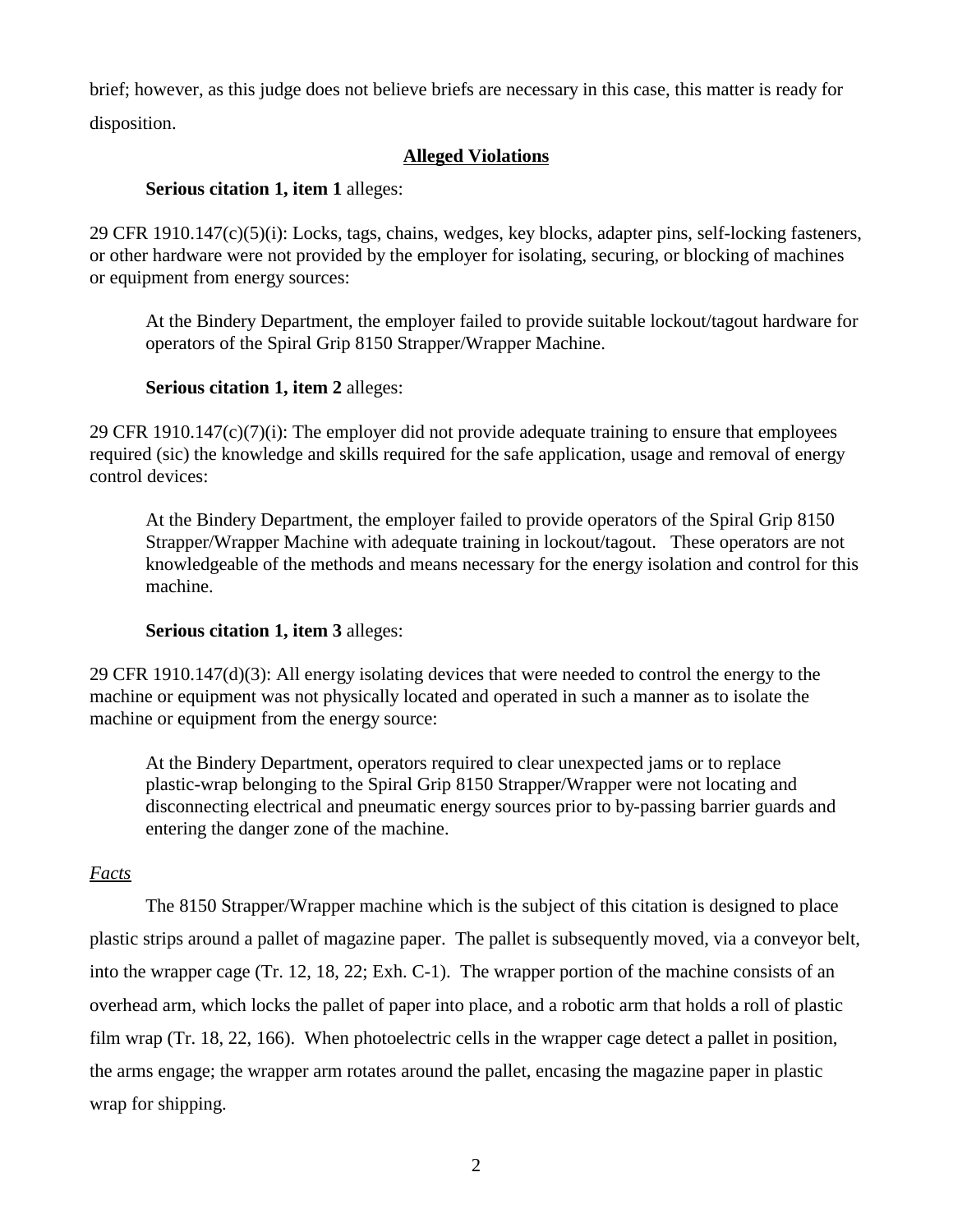During the regular operation of the machine, its operator must routinely enter the cage to insert a new roll of plastic wrap [three or four times per 8 hour shift], or to re-thread the wrapper arm after the wrap has broken [up to 20 times per shift](Tr. 103-04, 169). Before entering the cage, the operator first moves a toggle switch on the control panel to switch the wrapper from auto to manual mode (Tr. 105). The wrapper assembly returns to its "home position" in front of the cage's gate (Tr. 122). Indicator lights on the control panel denote the machine's mode, and the operator hears the release of the pneumatics on the wrapper head assembly (Tr. 105, 154-55). The operator then presses the start/pause button, which drops the power to the arm's 1 horsepower drive motor (Tr. 155-56). In the manual mode, power continues to flow to a fractional horsepower motor that is used to drive the rollers in the arm assembly; the rollers can be operated independently by using a "jog" button on the wrapper head (Tr. 109, 156; R-11).

After pausing the wrapper, the operator goes to the gate and raises a pin which holds the gate in place. The gate swings out, breaking contact between a reflector on the gate and a photoelectric eye placed on the opposing side of the cage (Tr. 157-58). The wrapper will not operate if the photoelectric eye cannot "see" itself in the reflector (Tr. 114, 157-59). The operator changes the wrapper roll, if necessary. After changing the roll, or in the event of a break, the operator pulls out three or four feet of plastic (Tr. 108). The operator rolls the plastic film into a tail, feeds it into the wrapper head assembly and presses the jog button to advance the wrap through the rollers (Tr. 108-11). The operator exits the cage, locks the gate to align the photoelectric interlock, and returns the toggle switch to the automatic mode (Tr. 118). After he hears the pneumatics re-engage, the operator presses the start button (Tr. 118- 19). An audible alarm sounds, and the wrapper arm engages, slowly gaining speed (Tr. 120, 141).

Kevin Clark, a wrapper operator for Quebecor (Tr. 101-03), testified that the gate cannot be closed while the operator is changing a roll, as the operator must stand in the doorway of the cage (Tr. 123-24, 126). The operator does step approximately four feet into the cage to feed the wrap through the rollers; however, it takes less than a minute to re-load the film (Tr. 123-24). Clark testified that there is no way for the gate, which is six to seven feet tall and six to seven feet wide, to swing shut accidentally while the operator is in the cage (Tr. 126). The gate must be lifted, moved, and placed back into the closed position (Tr. 126).

Paul McDaniels, Quebecor's director of engineering (Tr. 149), testified that it is standard practice to change the film roll between pallets (Tr. 173). If photoelectric eyes in the cage do not detect a pallet in place, the wrapper arm will not engage (Tr. 121). Moreover, there is a U shaped PVC bumper on the front of the wrapper arm intended to detect obstructions in the cage. Should the bumper

3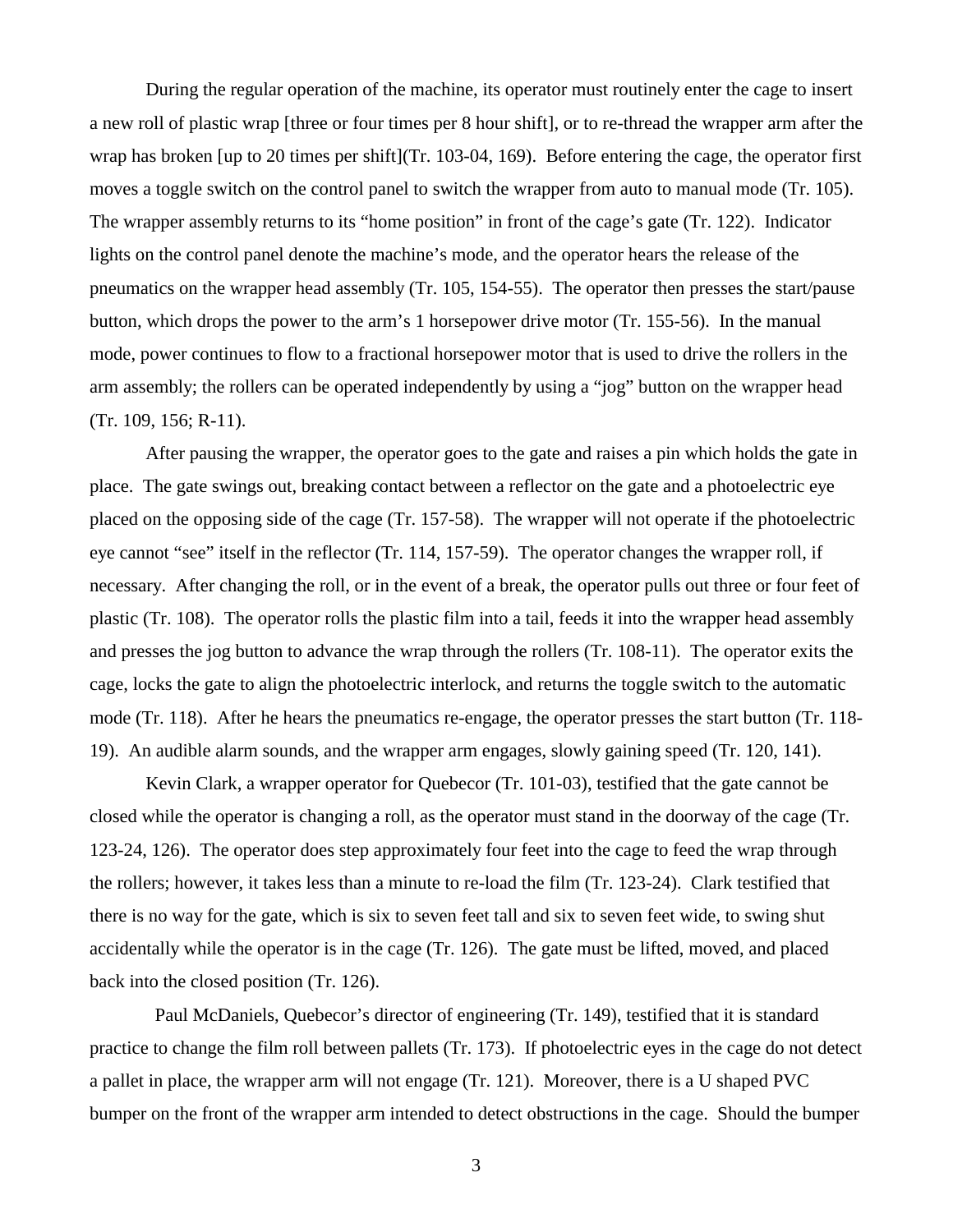come in contact with an employee in the cage, it would be deflected, breaking the beam between a photoelectric eye mounted inside the bumper, the "downright eye," and shutting the wrapper down (Tr. 143, 164-67; Exh. R-11). Finally, if any of the photoelectric eyes should fail, the wrapper will not work (Tr. 162).

#### *Discussion*

The lockout/tagout standard at §1910.147 *et seq.* provides:

(a) *Scope, application and purpose–*(1) *Scope.* (i) This standard covers the servicing and maintenance of machines and equipment in which the *unexpected* energization or start up of the machines or equipment, or release of stored energy could cause injury to employees.. . .

\* \* \*

(2) *Application.* (i) This standard applies to the control of energy during servicing and /or maintenance of machines and equipment.

(ii) Normal production operations are not covered by this standard (See subpart O of this part). Servicing and/or maintenance which takes place during normal production operations is covered by this standard only if;:

(A) An employee is required to remove or bypass a guard or other safety device;. . .

Complainant maintains that an operator must bypass the interlock on the wrapper cage to change the roll of plastic or to rethread broken wrap. According to Complainant's Compliance Officer (CO), Leland Darrow, once in the cage, the operator is in danger of being struck by the rotating arm of the wrapper (Tr. 25-26). Quebecor argues that, given the configuration of the wrapper cage, and the proximity and complexity of its controls, there is no possibility of the wrapper being unexpectedly energized while the operator is in the cage. CO Darrow admitted that in order for the wrapper to become reenergized, the gate to the wrapper cage would have to be closed, and an employee other than the operator would have to deliberately restart the machine (Tr. 33, 170). Darrow further admitted that this scenario was "far fetched" (Tr. 76).

The record amply demonstrates that there could be no *unexpected* activation of the wrapper mechanism while the operator is inside the wrapper cage changing a roll or rethreading wrap. The evidence establishes that the wrapper could only be reactivated by a second employee deliberately taking the machine out of its "manual" mode and restarting it. No one could complete the multi-step start up procedure, without closing the cage's gate, located only a few feet from the operator servicing the wrapper. The closing of the gate, the start of the pneumatics, and the audible alarm would, of necessity, alert the operator to the wrapper's impending start-up. Because the operator would inevitably become aware of this activity, the machine's startup would not be unexpected. *See, General* 

4